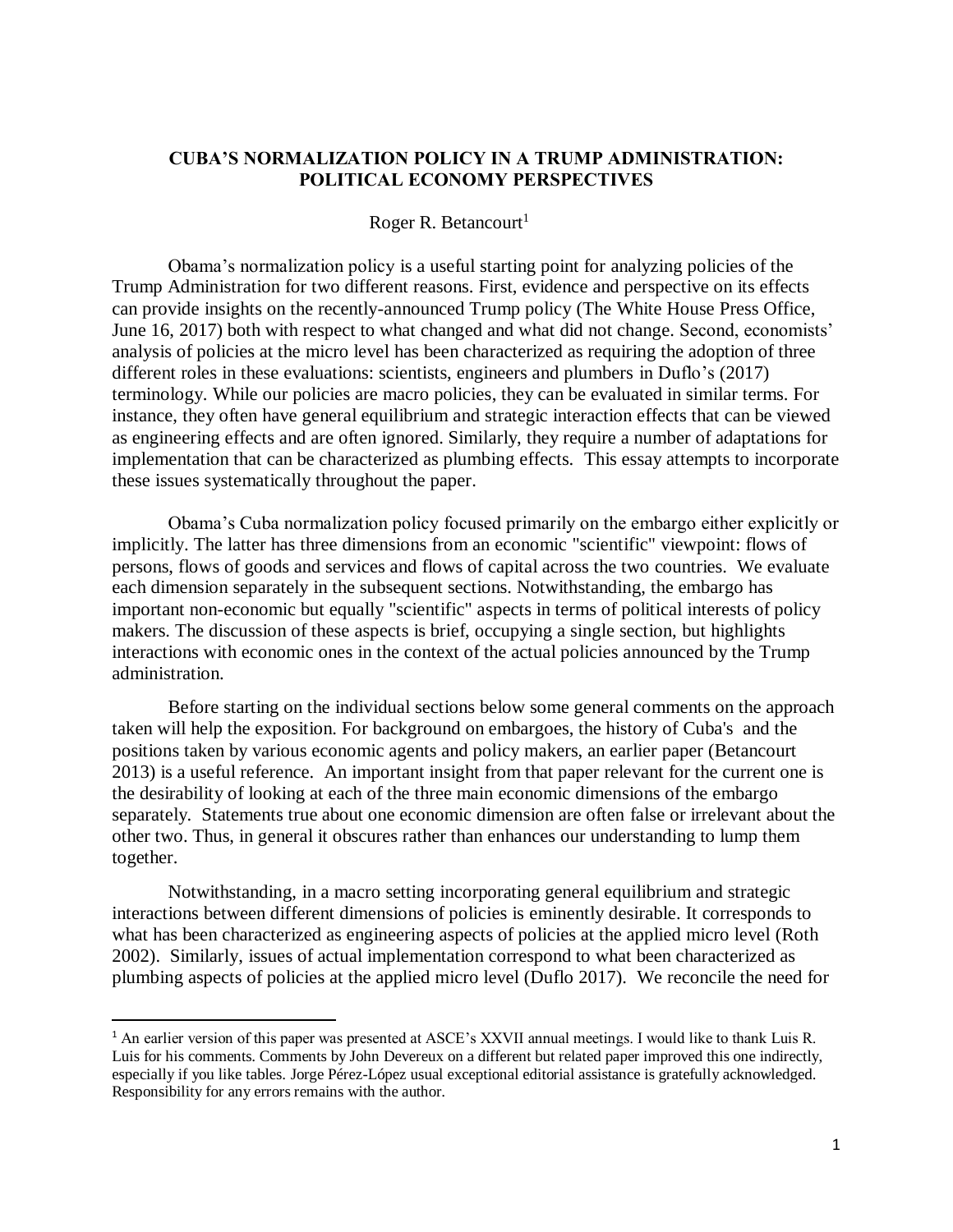clarity rather than obscurity in discussing the embargo's dimensions separately with the need to incorporate general equilibrium and interaction effects as well as implementation concerns when applying the engineers and plumbers approach to macro policies by explicitly identifying these issues throughout the discussion but especially in the last section when discussing the actual policies announced by the Trump administration.

### **FLOW OF PERSONS BETWEEN CUBA AND THE US IN RECENT YEARS**

The flow of persons between countries takes two main forms: migration and tourism. In the case of Cuba–US relations, migration for many years was mainly a one-way flow from Cuba to the US, while tourism has become a two-way flow in recent years. Hence, we begin by providing evidence on the nature of these flows in recent years as well as brief commentary on accompanying events associated with these flows. We begin by discussing data on two main types of migration flows from Cuba to the US that are captured in US immigration data: the number of Cubans admitted as Lawful Permanent Immigrants to the US and the number of Cubans admitted as Visa–Less Aliens to the US.

Table 1 presents data on the number of Cubans admitted to the US as Lawful Permanent Residents between 1998 and 2015. These numbers reflect two entirely different types of influences. The first influence reflects the decisions of Cubans in the US to decide at any time to become US permanent residents. These individuals could have come in originally as refugees, or under a wide variety of nonimmigrant visas (B-1 or B-2, for example), or illegally as visa-less aliens. If at some point in their lives they decided to apply for permanent U.S. residence, they would show up in Table 1 in the year in which the status was granted.

A second influence reflects Cubans admitted to the US directly as lawful permanent residents. These individuals would include those claimed by their relatives in the US, for example, granted U.S. permanent resident status while in Cuba as well as those admitted under the US- Cuba Migration Accord of 1994/1995. This Accord required the US to take in a minimum of 20,000 Cuban immigrants a year as lawful permanent residents. US immigration officers select these immigrants by lottery from a pool of participants. The last lottery, held in 1998, identified about 500,000 Cubans eligible to come.

| Year | Number Admitted |
|------|-----------------|
| 1998 | 17,750          |
| 2000 | 20,831          |
| 2002 | 28,272          |
| 2004 | 20,481          |
| 2006 | 45,614          |
| 2008 | 49,500          |
| 2010 | 33,573          |
| 2012 | 32,820          |
| 2014 | 46,679          |
| 2015 | 54,396          |

Table 1. Cubans Admitted by the U.S. as Lawful Permanent Residents, 1998-2015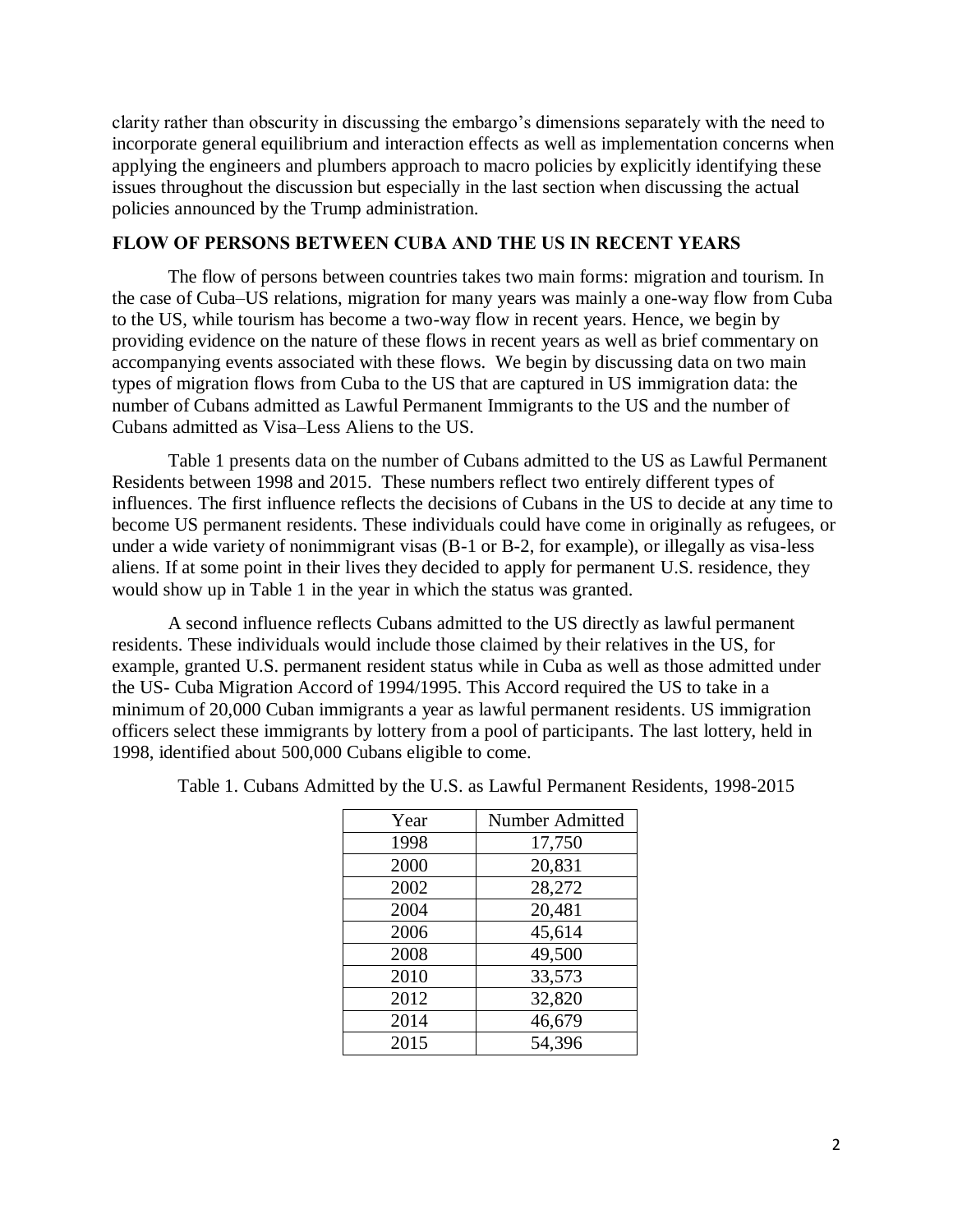Source: Department of Homeland Security: Yearbook of Immigration Statistics (Table 3, various years).

The data in Table 1 have two characteristics: a high degree of variability, reflecting numerous influences determining Cubans becoming permanent residents, as well as a trend. The average of the numbers between 1998 and 2006 is much lower than the average between 2008 and 2015 (the figure for 2016 is not available at the time of this writing). The Accord and policy factors affecting its implementation are the main determinants of the trend. More specifically, the arrival of the Obama administration in 2008 is associated with the higher average of lawful permanent residents over the 2008-2015 period. It also generates increases for r each ten- year period between 1998 and 2004.

While association does not mean causation, there is no doubt that the flow of Cuban lawful permanent residents into the US increased substantially during the Obama years. Institutional analysis suggests that policy outcomes depend on formal rules as well as on informal ones prevailing at the time of implementation. Hence, Obama's well-known views on Cuba policy before his own election are likely to have had an impact on these numbers, including those generated by the consequences of the Migration Accord but also including those generated by the more recent granting of B-1 and B-2 visas associated with Cuba's liberalization of its migration law on January 13, 2013.

One of the reasons for the variability in the number of Cuban immigrants becoming lawful permanent residents is the result of individuals arriving at different times deciding to change their status in any one year. We also have data on the number of arrivals of visa-less Cuban immigrants in each of the last twelve years from the work of the Center for Immigration Studies (Luna 2016; Krogstad 2017). These visa-less Cuban immigrants are those admitted into the US under the policy popularly known as "wet foot, dry foot." They are not to be confused with those admitted into the US directly as part of the category of refugees.

Table 2 provides the numbers of visa-less Cuban aliens from Cuba admitted yearly during the period 2005-2016. Interestingly this table has the same features as the previous one: substantial variability as well as a trend. Nonetheless, there are significant differences. First, these characteristics occur over an annual period rather than a biennial one. Second, the trend is very marked towards the end of the period. While the variability depends on many factors, including individual decisions to migrate through risky mechanisms such as home-made rafts ("balseros,") the trend is easier to explain and associate with one specific policy. The year 2013 is the beginning of secret negotiations between Cuba and the US on normalization of relations.

| Year | Number Admitted            |
|------|----------------------------|
|      | (at all U.S. entry points) |
| 2005 | 9,064                      |
| 2006 | 10,431                     |
| 2007 | 13,064                     |
| 2008 | 14,276                     |
| 2009 | 7,504                      |
| 2010 | 7,487                      |
| 2011 | 7,821                      |

Table 2: Visa-Less Cuban Aliens Admitted to the US, 2005-2016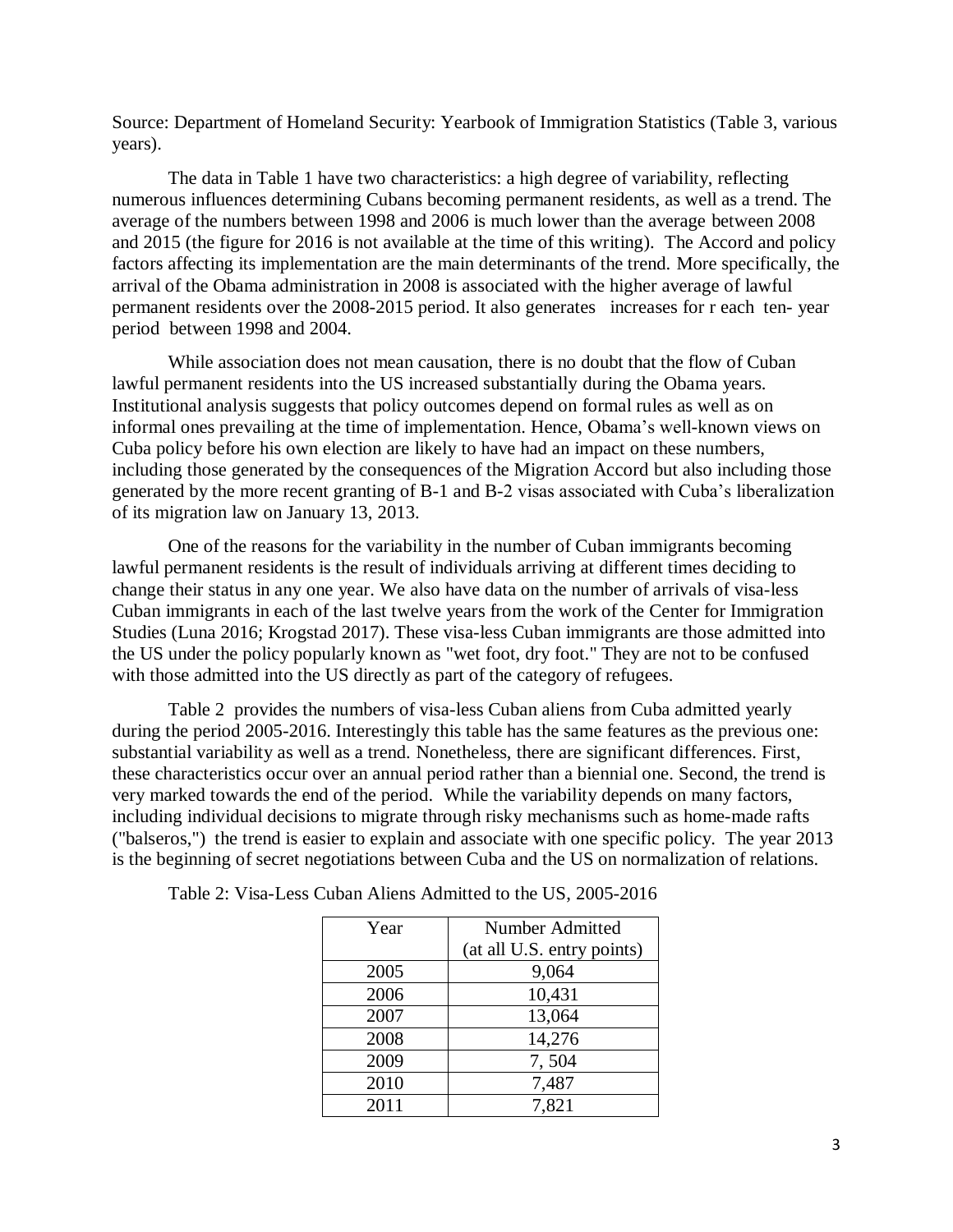| 2012 | 12,240 |
|------|--------|
| 2013 | 17,696 |
| 2014 | 24,279 |
| 2015 | 43,154 |
| 2016 | 56,406 |

Source: Luna (May 2016) and Krogstad (January 2017) for 2016.

Among the reasons the Cuban leadership began negotiations with the Obama Administration were the deterioration of the economic situation despite their so-called reforms, fears of Venezuela imploding after Chávez's death in March of 2013, and a failure to find oil in deep sea exploration in four holes drilled in the Gulf of Mexico (Betancourt 2016). While there can be arguments as to the extent of awareness by the Cuban population of the last two issues, the population was certainly aware of the first one. Indeed, experientially it would have been even more aware than the Cuban leadership. The Cuban Standard Economic Trend Index (CSETI), an indicator of the performance of the Cuban economy, reveals a negative trend starting in August of 2013 and continuing throughout 2014 (Vidal Alejandro and Hernández Catá, 2016: Figure 1). The announcement to seek normalization of relations became official on December 17, 2014. Table 2 reveals a doubling of visa-less Cuban immigrants in the two-year period 2014-2016. Hence, its association with normalization policy is extremely strong. This effect is a striking (probably unintended) general equilibrium and/or interaction effect of Obama's normalization policy.

Indeed, if the objective of Obama's normalization policy was to increase Cuban migration into the US, one could not ask for a more resounding success based on Tables 1 and 2. The year 2015 saw more than 54K Cubans become US lawful permanent residents and over 43K Cubans admitted into the US as visa-less aliens. These figures represented a 17.5 % and a 77.7 % increase, respectively, over the previous year. Nevertheless, a dramatic change in policy took place on January 12, 2017: namely, the Obama Administration eliminated the wet foot, dry foot policy. One interpretation of this policy change would be that it was intended to make it difficult for the incoming Trump Administration to reverse normalization policy without clashing with its anti-immigrant position. For, those admitted as visa-less aliens could apply for the category of refugees immediately and have it granted at the discretion of the immigration officer working their case. But as the numbers in Table 3 below show, when compared to those in Table 2, there is a far higher level of difficulty for Cubans to be admitted in the US when coming in directly with the status of refugee.

We provide in Table 3 the figures for Cubans admitted into the US directly as refugees during a similar period. The wet foot, dry foot policy change of 2017 illustrates one strategic interaction effect of policy changes. One would expect the numbers of visa-less migrants coming into the US to be substantially reduced in 2017, since the Trump Administration's policy maintains this Obama policy change. Perhaps this feature satisfies the anti-immigrant position, appealing to its base while maintaining its credentials as a supporter of Cuba's opposition groups by insisting on concessions from the Castro regime before pursuing any further normalization steps, and insisting on limiting benefits to the Cuban military. In any event, the impact of the change on the actual numbers for 2017 is likely to be closer to those in Table 3 than to those in Table 2.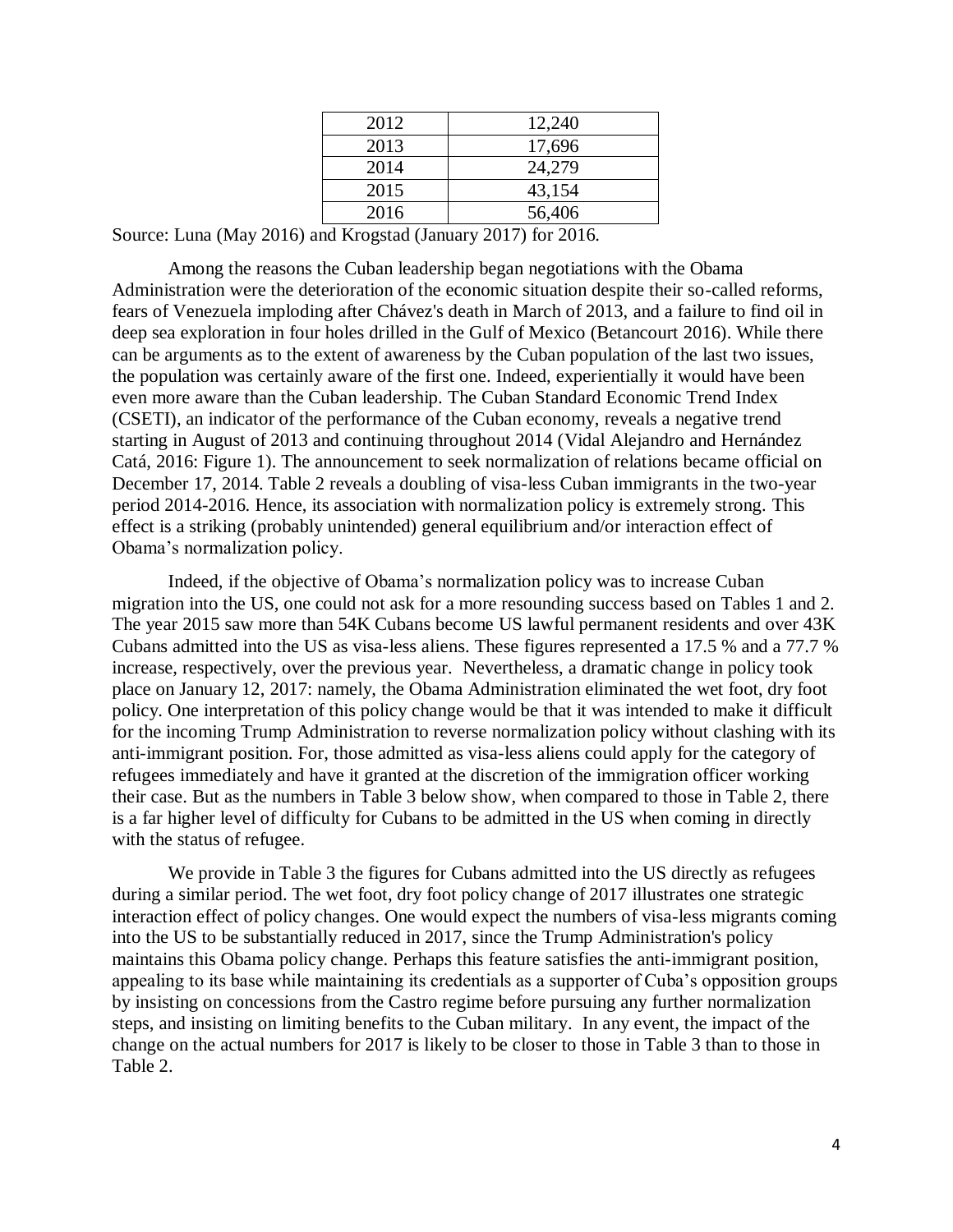| Year | Number |
|------|--------|
| 2004 | 2,980  |
| 2005 | 6,360  |
| 2006 | 3,143  |
| 2007 | 2,922  |
| 2008 | 4,177  |
| 2009 | 4,800  |
| 2010 | 4,818  |
| 2011 | 2,920  |
| 2012 | 1,948  |
| 2013 | 4,205  |
| 2014 | 4,062  |
| 2015 | 1,527  |

Table 3: Cubans Admitted to the US as Refugees, 2004-2015

Source: Department of Homeland Security, *Yearbook of Immigration Statistics* (Table 14, various years).

An interesting coupling of strategic interaction and general equilibrium effects arises as a result of Cuba's own policy changes with respect to migration in January of 2013 coupled with its announced reforms in the Spring of 2011. Table 4 presents net migration data from Cuba's statistical agency. Several observers writing in the ASCE Blog (Ernesto Hernández-Catá, February 2016; Luis R. Luis, February 2017) have pointed to a change from net emigration to net immigration in 2013 and 2014 and speculated on its causes: methodology, coverage, demographic revolution, statistical blip or mystery.

| Year | Number    |
|------|-----------|
| 2010 | $-38,165$ |
| 2011 | $-39,263$ |
| 2012 | $-46,662$ |
| 2013 | 3,302     |
| 2014 | 1,922     |
| 2015 | $-24,684$ |

Source: Oficina Nacional de Estadística e Información (2015, Table 3.21).

Simpler economic explanations are available. Cuba's migration decree of January 2013 lowered the costs of emigrating substantially, directly and indirectly. Anyone who left in 2012 could take advantage of the lower indirect cost by returning and leaving again with permission to stay abroad without loss of citizenship privileges for two years (renewable twice) instead of one year. The internal economic reforms were starting to be implemented and those returning could leave again at lower direct and indirect costs if unhappy with the situation. By 2015 it was clear to many observers inside and outside the island that despite the process of normalization of relations with the US, the reforms were proceeding very slowly. Indeed, even Raúl Castro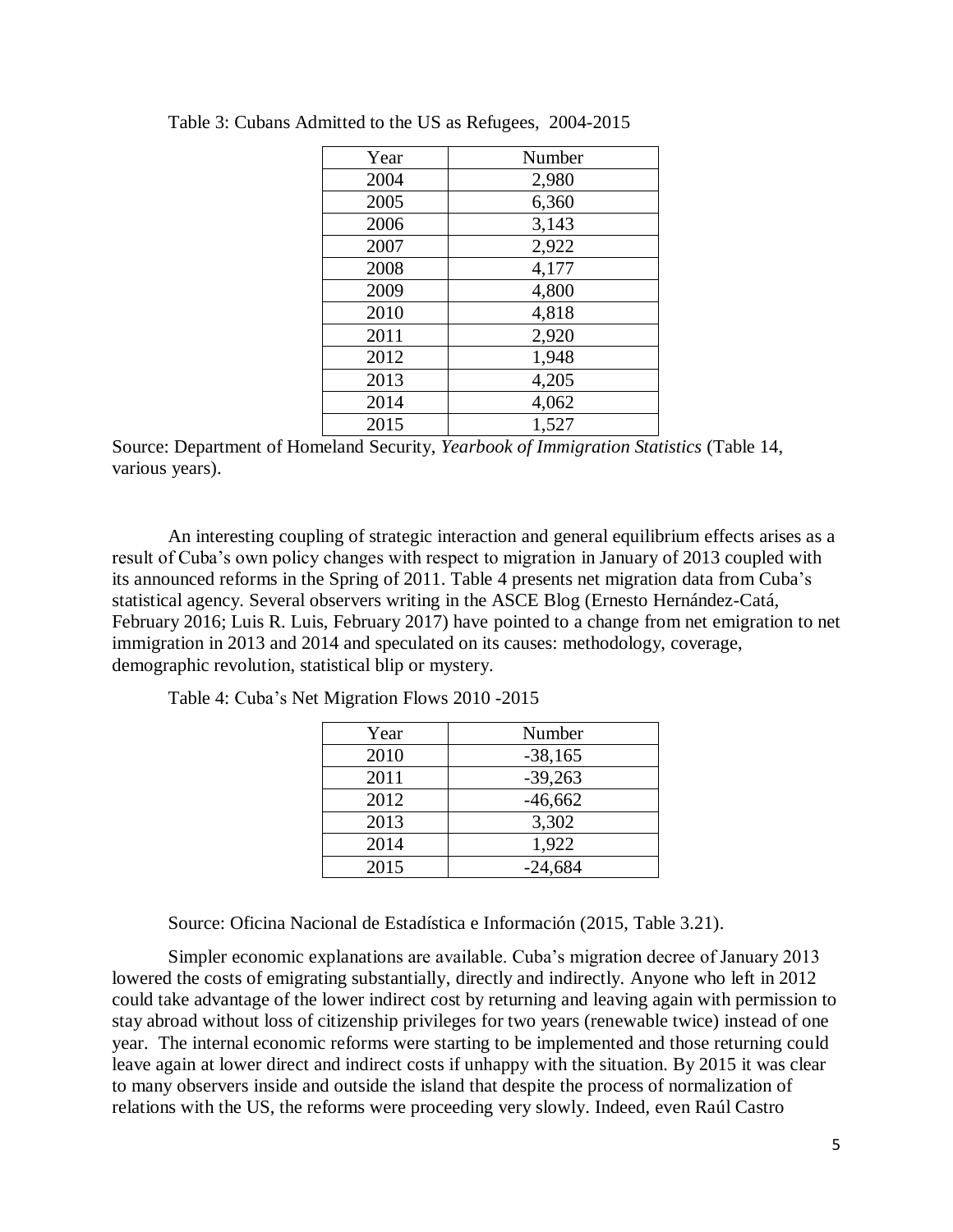characterized the process as "slowly but surely" (sin prisa, pero sin pausa). Thus, it is neither mysterious nor surprising that in 2015 emigration out of Cuba once again dominated immigration into Cuba by a substantial margin. Either emigrants viewed the "slowly" as a contradiction of the "surely" or their rate of time preference was inconsistent with the pace implied by the "slowly."

Migration flows are not the only person flows among countries. There are also nonimmigrant flows arising due to a variety of reasons. The two best-known reasons are tourists and "temporary" workers of one kind or another. These reasons fall in the category of B-2 nonimmigrant visas in the US. Moreover, in the case of Cuba-US flows, nonimmigrant visas are primarily tourist visas. Table 5 provides information on the number of Cuban nonimmigrants admitted to the US with B-2 visas between 2006 and 2015. In contrast to Tables 1-3, Table 5 exhibits less variability across the years. For instance, there is only one change in sign and, as a result, a steadier upward trend. In similarity with Tables 1 and 2, however, there is a substantial jump in the last two periods and the largest number was recorded in the last year reported in the table. That is, during one full year of implementation of normalization policy under the Obama Administration.

| Year | Number Admitted |
|------|-----------------|
| 2006 | 10,606          |
| 2007 | 11,237          |
| 2008 | 15,130          |
| 2009 | 17,047          |
| 2010 | 23,745          |
| 2011 | 18,593          |
| 2012 | 21,197          |
| 2013 | 34,615          |
| 2014 | 43,737          |
| 2015 | 52,215          |

Table 5: Cuban Nonimmigrants Admitted to the US with B-2 Visas, 2006-2015

Source: Department of Homeland Security, *Yearbook of Immigration Statistics* (Table 26, various years).

Incidentally, some of these B-2 visa holders might also be counted in Table 2 under three circumstances: if they chose to overstay their B-2 visa, lie about having one in order to stay in the US, or claim political persecution. A noteworthy feature underlying the numbers in Table 5 is that the recent increase in the number of tourists, which resulted from Castro's immigration reform in January 2013 together with normalization of relations by President Obama on December of 2014, includes very different types of tourists. Some tourists are individuals who come to visit family members residing in the US. Other tourists are "cuentapropistas" [small business owners] or their agents who come to purchase goods and materials for their businesses in the island. Still others are "undercover" immigrants who come to stay permanently taking advantage of the wet foot,dry foot policy and the benefits afforded by the Cuban Adjustment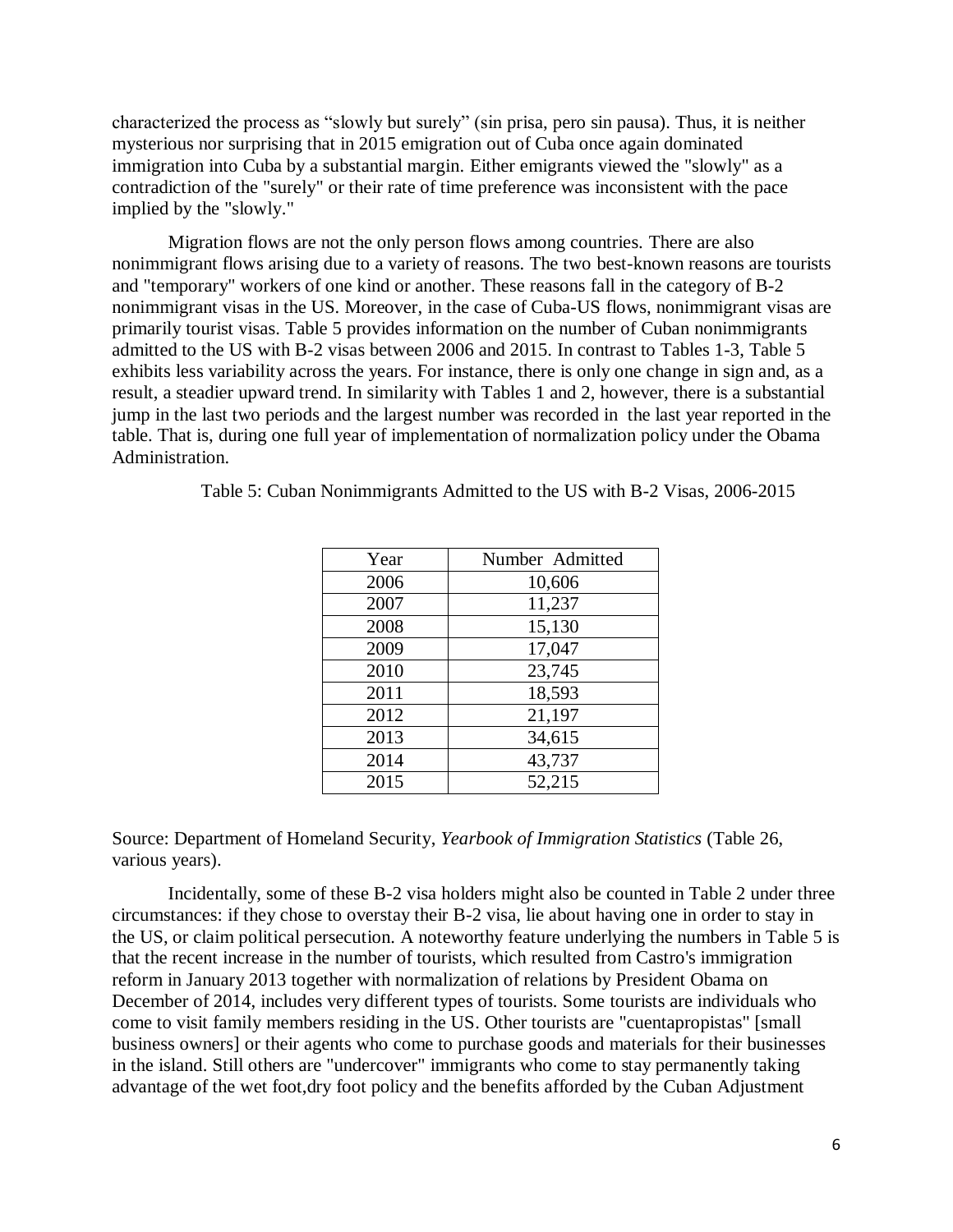Act. Finally, the remainder come for diverse reasons associated with their roles in Cuba's society, e.g., dissidents, artists, and well-to-do members of the nomenclature.

The flow of persons moving in the other direction, i.e., from the US to Cuba, consists of two types: Cuban-Americans and "plain vanilla" US citizens. On the US side, restrictions on Cuban–Americans traveling to the island were lifted systematically by the Obama administration since 2008. Restrictions on plain vanilla Americans were lifted informally but more systematically during Obama's second term and especially after the normalization process started in December 2014. On the Cuban side, their statistical office provides information on arrivals for two categories of persons from the US: members of the Cuban Diaspora (Comunidad Cubana en el Exterior) and US citizens. The former is composed mainly of Cuban-Americans: Cuba does not classify Cuban-Americans as US citizens even if they have proof of citizenship through a US passport. Perelló (2016) reports them to have been 292,692 in 2015 (75% of the Diaspora total). Table 6 presents data on these flows.

| Year | Cuban    | US      |
|------|----------|---------|
|      | Diaspora |         |
| 2008 |          | 41,904  |
| 2009 |          | 52,455  |
| 2010 | 375,431  | 63,046  |
| 2011 | 397,873  | 73,566  |
| 2012 | 384,188  | 98,050  |
| 2013 | 373,427  | 92,348  |
| 2014 | 361,228  | 91,254  |
| 2015 | 390,626  | 161,233 |

Table 6: Tourists Arrivals in Cuba by "Country of Origin", 2008- 2015

Source: Oficina Nacional de Estadística e Información (2014; 2015), *Anuario Estadístico de Cuba,* Table 15.3.

Summing up, normalization policy in a Trump Administration with respect to the flow of persons through migration takes advantage of Obama's 2017 abolition of the wet foot,dry foot policy by not altering the policy and leaving the decision to abolish it in place. This will allow the Trump Administration to claim that it is limiting unrestricted immigration from Cuba substantially while reducing the welfare abuses committed earlier by some Cuban migrants under the wet feet,dry feet policy. Moreover, it could make the case that those suffering from persecution still can come in directly as refugees. Whatever the argument, the numbers of new immigrants will be substantially reduced.

The Cuban-American community is very heterogeneous in its attitude toward normalization and attitudes can be segmented by time of arrival of cohorts in the US, according to the most recent FIU Cuba Poll (conducted in October 2016). Recent arrivals (post-1995) are most favorably inclined toward Obama's normalization policy, including the wet foot,dry foot policy prior to its abolition, but less likely to be able to vote because they have not become U.S. citizens [\(https://cri.fiu.edu/research/cuba-poll/2016-cuba-poll.pdf](https://cri.fiu.edu/research/cuba-poll/2016-cuba-poll.pdf) ). Thus, the political price to be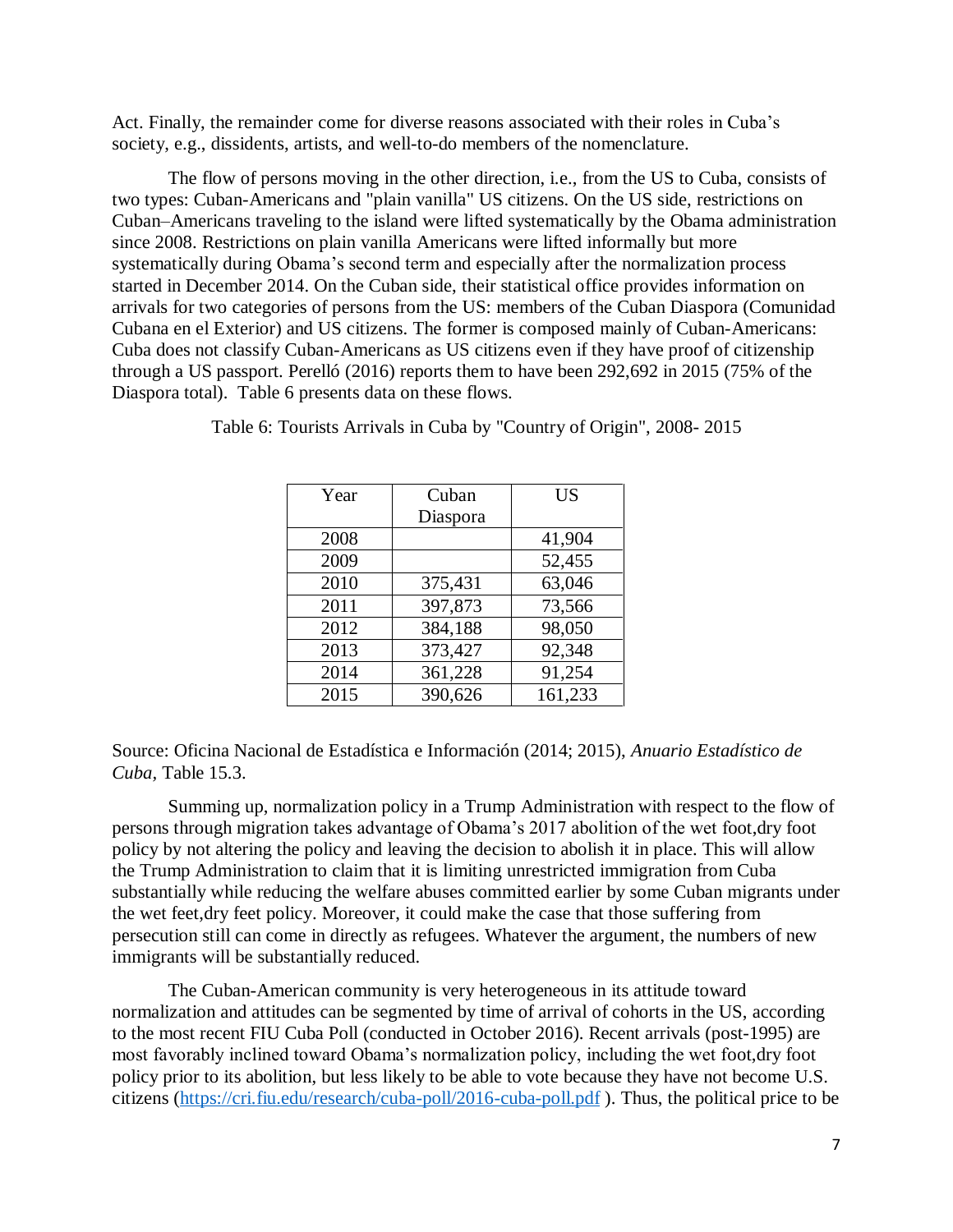paid by Trump's normalization policy becoming a continuation of Obama's with respect to the flow of migrants, including the January 2017 abolition, will be relatively small even in Miami/Dade county.

With respect to US-Cuba tourism, Trump's normalization policy remains the same for Cuban-Americans and more restrictive for plain vanilla Americans. Its impact is likely to be negative on tourism flows due to two factors: the new implementation climate in the US (discouraging of individual visitors) and structural factors in Cuba (inability to ensure that tourist dollars do not flow to companies associated with the Cuban military or party hierarchy). Plain vanilla American citizens must now provide evidence of belonging to one of the 12 allowed categories of visitors rather than self-declaring that they do belong to these categories. Moreover, it could be tightened informally through plumbing effects in the form of implementation barriers through the Treasury Department or immigration officers. This has happened in the past during previous administrations through various means. With respect to tourism from Cuba to the US, there is likely to be a decrease in numbers for two reasons. First, tourists coming in as undercover immigrants have their path legally blocked by the abolition of the wet foot,dry foot policy. Second, the financial costs of the visits are high, especially relative to Cuba's official average income, and less likely to be affordable unless economic reforms in Cuba accelerate.

#### **FLOW OF GOODS AND SERVICES BETWEEN CUBA AND THE US**

Most of the statements on the embargo by proponents and opponents are likely to be relevant for the flows of goods and services but not for the flow of persons or financial flows. We saw for the former that both Cuba and the US signed an international agreement over twenty years ago allowing a minimum of 20,000 immigrants to enter the US every year as permanent residents. The number the US allows to enter on the same basis (diversity visas) from the rest of the world combined is 45,000 persons. If the flows of persons were the only dimension of the US embargo, Chinese, Indians, Filipinos and Mexicans would be begging the US to declare an embargo on their countries! We shall see in the next section that the opposite has been the case in terms of binding restrictions and in many important cases is still true for financial flows.

Cuba has been limited in its ability to participate in international trade by its own economic system, perhaps as much as by the US embargo, except in some important areas. It is useful to look at Cuban trade in that context by considering aggregate patterns. Cuban imports of manufactured and agricultural goods peaked in 2008 and had not recovered by 2014. Cuba's imports from the US were mainly agricultural products, amounting to 95% to 99% of total imports during the period 2005-2014 (Colby- Oizumi 2016: p.19). The general pattern of aggregate imports during the period was similar for the US as for Cuba's other main trading partners, regardless of composition (Colby-Oizumi 2016: Figure 1). Interestingly an estimate of a lifting of embargo restrictions by the US using a gravity model suggests an increase of Cuban imports over a five-year period of about 346% relative to the 2010-2013 average (Colby-Oizumi 2016, Table 1).

One of the prominent exceptions highlighting the effect of the embargo is Cuba's exports of goods to the US. The latter have remained at zero in each of the last 20 years (US Census, Trade in goods with Cuba). Table 7 below provides details over this period on Cuban imports of US goods. Succinctly put, the table shows a great deal of variability with no trend evident.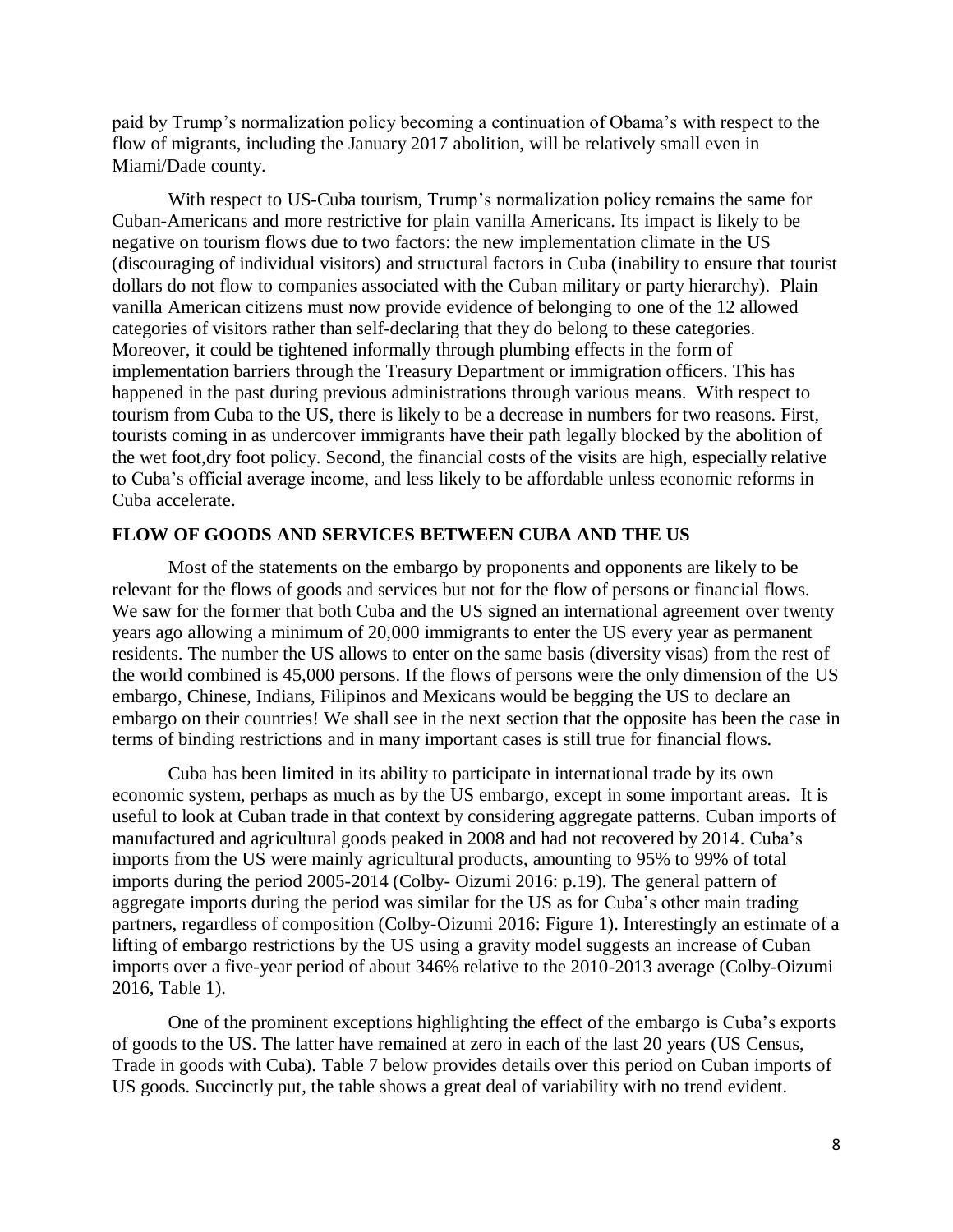| Year | Value of Imports |
|------|------------------|
| 1998 | 3.6              |
| 2000 | 7.0              |
| 2002 | 145.9            |
| 2004 | 404.1            |
| 2006 | 340.5            |
| 2008 | 711.5            |
| 2010 | 363.1            |
| 2012 | 464.5            |
| 2014 | 299.1            |
| 2016 | 247.2            |

Table 7. US Trade in Goods with Cuba (Cuban imports from the US) in million US dollars, 1998-2016

Source: US Census Bureau, International Trade Statistics, Trade in Goods with Cuba.

Cuba's trade has been characterized by a predominance of service exports relative to goods and a predominance of goods imports relative to services. The two main components of service "exports" have been professional services and tourist services. Revenues from professional services are difficult to estimate as they involve a variety of essentially barter agreements linking exports of professionals by Cuba and imports of oil in the case of Venezuela and/or payments for the professional services partially to the Cuban government and partially to the individual whose services are exported. Moreover, these professional services exports do not involve the US in any significant fashion. Cuba's data on tourist revenues, however, are easily available. Table 8 below presents the figures. These tourist revenues include income generated by all visitors classified as tourists.

| Year | Revenue |
|------|---------|
| 2009 | 1.899   |
| 2010 | 2.025   |
| 2011 | 2.282   |
| 2012 | 2.326   |
| 2013 | 2.325   |
| 2014 | 2.367   |
| 2015 | 2.601   |

Table 8. Cuba's International Tourism Revenues (in billion CUC), 2009- 2015

Source: Oficina Nacional de Estadística e Información, *Anuario Estadístico de Cuba* (2014, Table 15.11; 2015, Table 15.12).

US citizens plus Cuban-Americans represented 13% of all visitors in 2015. Nonetheless, they probably represented a substantially higher percentage of the tourist revenues as their expenditures would include what Cuban-Americans purchase for family members and friends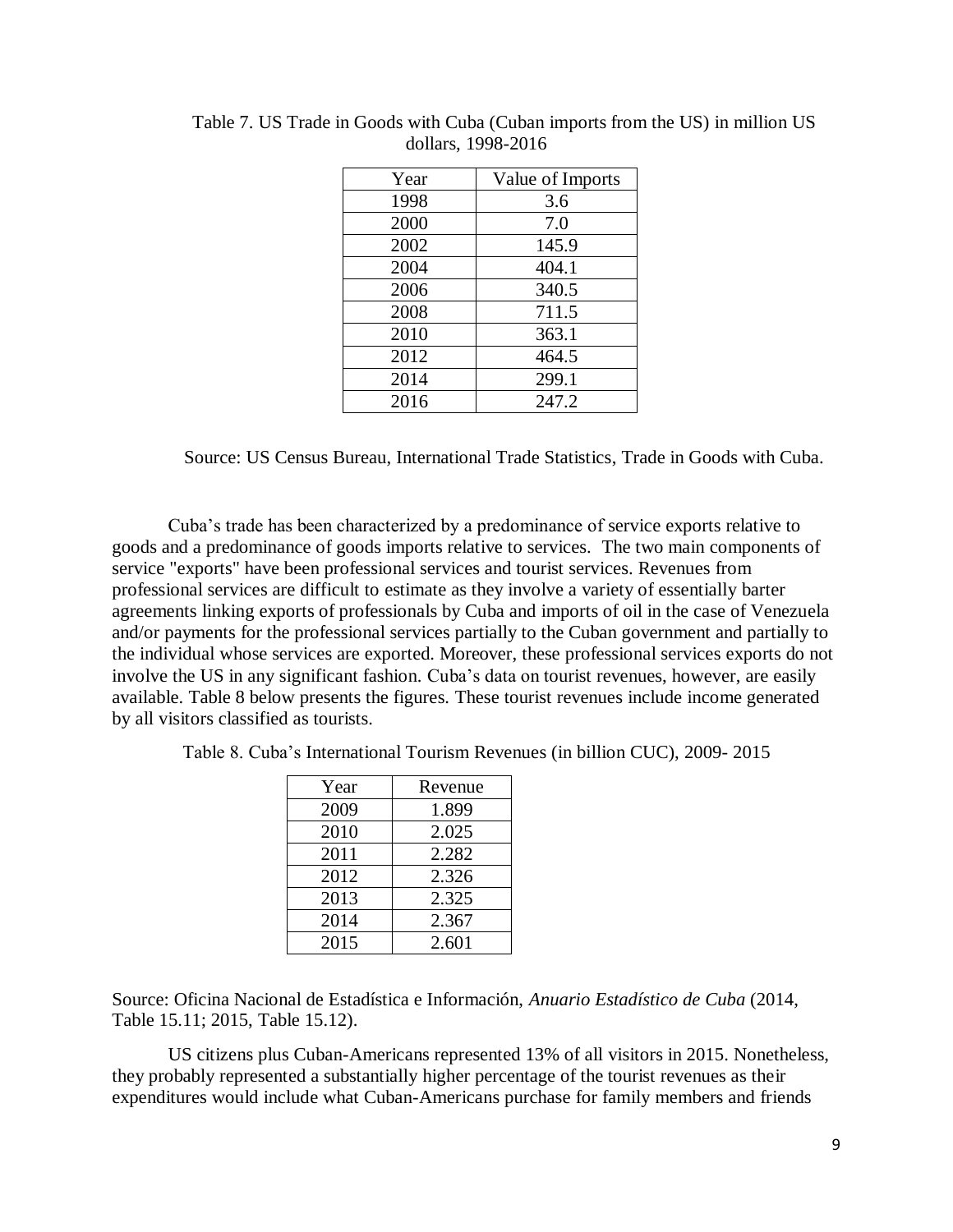while in Cuba. One surmises that it is not accidental that in Table 8 the two most substantial increases in tourist revenues happened in 2011 and 2015 (0.257 and 0.234 billion CUC, respectively). These two years coincide with the most substantial relaxations of restrictions on Cuban-Americans' spending in Cuba (2011) and the first full year after normalization under the Obama Administration (2015). A detailed chronology of the relaxation of restrictions is available (Sullivan 2017).

Summing up, at this point in time, the main impact of the US embargo's restrictions on the flows of goods and services between Cuba and the US is on limiting Cuba's ability to export to the US. Indeed, it has limited them to be zero in recent history. This fact experienced a change in January 2017 (Delgado 2017; Vinik 2017), when a shipment of Cuban marabú charcoal made by a private cooperative was allowed to enter the US. This change may or may not continue depending on how Trump's normalization policy is implemented in this regard, which is not clear at the time of this writing. One can argue that the amount of imports from Cuba is also limited by the inability of relying on trade credit from the US to finance imports from Cuba. But it must be noted that the restriction on private sector finance was relaxed by the Obama administration in January 2016 (Hirschfield Davis 2016) with not much of an effect visible in Table 7. Moreover, since trade credit is a financial flow between economic agents, it is convenient for expository purposes to discuss this issue as the first specific topic of the next section after a general discussion of the embargo on capital flows.

### **FLOWS OF CAPITAL BETWEEN CUBA AND THE US**

Financial flows between countries involve a variety of different mechanisms: short-term arrangements such as trade credits and short-term loans secured in various ways, long-term ones, such as foreign direct investment and development loans and grants from countries or international financial institutions, and mixtures of short and long term items such as repatriation of profits, interest payments and remittances. It is in terms of restricting a variety of capital flows that the US embargo has been most effective in terms of impacting the Cuban economy directly and indirectly. On the one hand, in the case of some of the items listed above it has been as effective as the trade embargo on export of goods from Cuba to the United States. On the other hand, at least in the case of remittances, these limits have been systematically relaxed during Obama's first term and eliminated during the second one as a result of normalization policy. Trump's announced normalization policy has continued this practice.

Given the discussion on financing imports in the previous section, we start with this topic. Many countries, if not most, subsidize exports in various forms and the provision of trade credit to institutions in other countries to finance their imports of a country's goods has become commonplace. In the US, this was normally done through the Export-Import Bank of the United States (EXIM). The latter was created in 1934, under a slightly different name, to provide a mechanism that subsidizes exports with loan guarantees to institutions in other countries that import US products, especially those with weak rule of law traditions or substantial share of nonmarket organizations generating the demand for US imports. A noteworthy historical coincidence in our context is that EXIM's first loan in 1935 was to finance the purchase of silver ingots from the US by Cuba. Of course, without loans from EXIM, exporters must find other alternatives. In Cuba's case the direct impact of the embargo is that Cuban institutions have to pay for US imports with cash or use private finance rather than with loans guaranteed by EXIM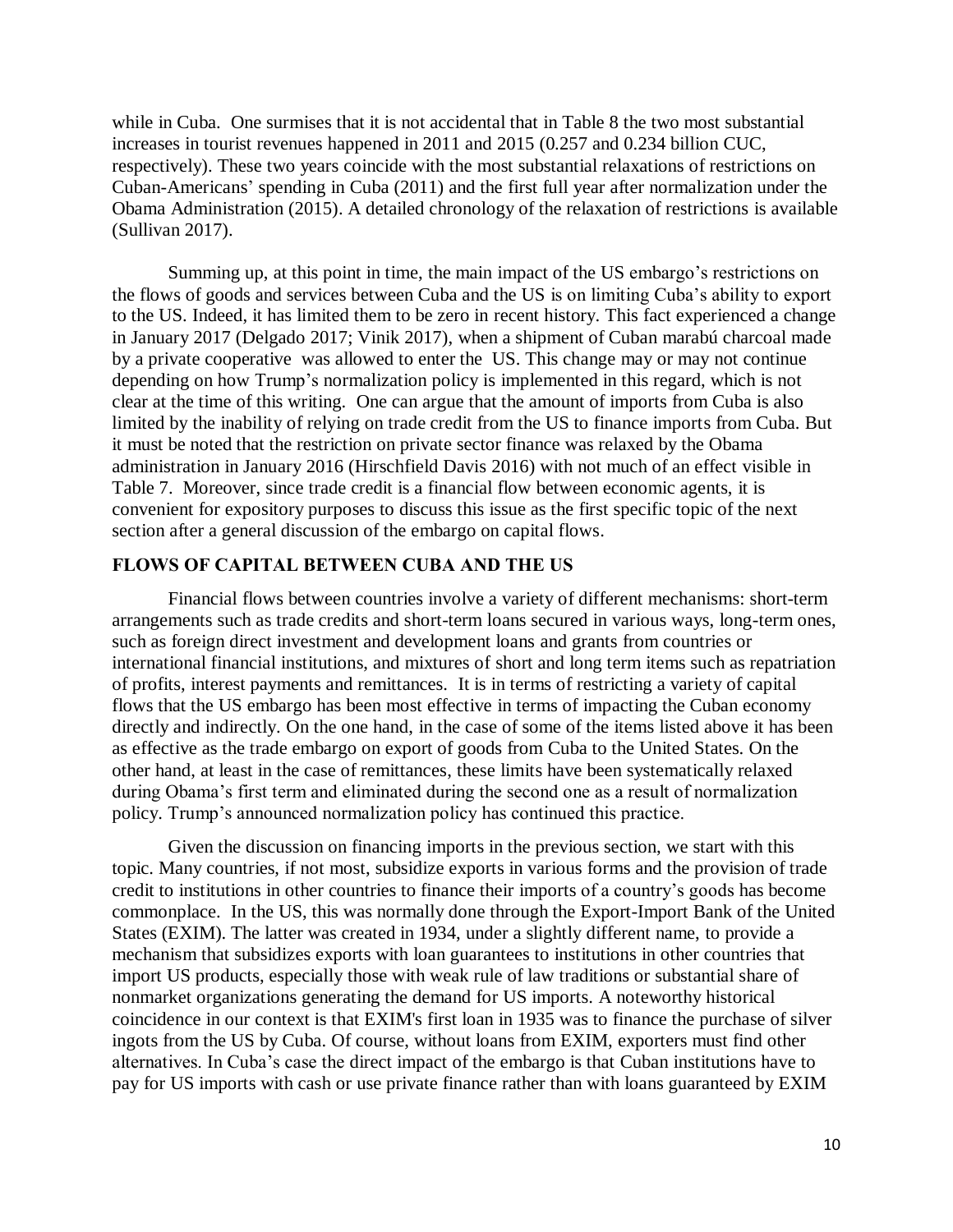or other similar institutions, which could be one of several reasons for the variability of Cuba's imports from the US observed in Table 7.

Incidentally, since 2015 EXIM's loans have been limited by US law to less than \$10 million. Firms needing very large loans to finance exports to other countries, e.g., Boeing with respect to aircraft sales, have had to search for alternatives to support their export sales. Ironically, Boeing found one recently in the Italian Export-Import Bank [\(http://www.marketwatch.com/story/boeing-finds-alternative-to-export-import-bank-2017-05-](http://www.marketwatch.com/story/boeing-finds-alternative-to-export-import-bank-2017-05-31) [31\)](http://www.marketwatch.com/story/boeing-finds-alternative-to-export-import-bank-2017-05-31). American exporters of agricultural goods to Cuba are also being resourceful. They are sponsoring a bill that would deal with the need for trade credit by allowing financing through private sources rather than the EXIM in exchange for an excise tax on these exports. The revenues from the tax would go into a fund for the payment of certified claims by the US Treasury on US properties in Cuba expropriated by the Cuban government in the 1960s (Gámez Torres, 2017).

Among the long term mechanisms that have impacted Cuba the most with respect to capital flows is the inability to obtain loans or grants from the multinational financial institutions in which the US plays an important role in terms of substantial voting power, namely the IMF, the World Bank and the Inter-American Development Bank. The Helms-Burton Act, which was passed in 1996, requires the US directors at these institutions to vote against any loans or grants to Cuba. Even if the US would not provide capital flows directly to Cuba, it could do so indirectly through these institutions but this option is closed to the U.S. Government. To provide some perspective on what Cuba foregoes in terms of capital flows, the Dominican Republic, with 10. 6 million inhabitants, obtained \$5.957 billion in disbursements from the Inter-American Development Bank in 2016 (Inter-American Development Bank Annual Report 2016: Table 1). Cuba with 11.1 million inhabitants obtained zero.

Another important source of long term capital flows that has impacted Cuba significantly as a result of the embargo is foreign direct investment (FDI). Of course, it is doubtful Cuba would have received substantial FDI flows from the US under its current economic system even in the absence of the embargo. Indeed, an economist sympathetic to the lifting of the embargo has provided a thorough report on the challenges and opportunities facing foreign direct investment in Cuba in a monograph sponsored by the Brookings Institution (Feinberg 2012). More recently (2016), the same author quotes Everleny Pérez Villanueva, a highly regarded Cuban economist, as the source of an estimate for an accumulated amount of FDI over the period 1990-2009 of \$3.5 billion. He also provides estimates of FDI for other countries from various sources over the same period (Table 3) [\(https://nacla.org/article/foreign-investment-new-cuban](https://nacla.org/article/foreign-investment-new-cuban-economy)[economy\)](https://nacla.org/article/foreign-investment-new-cuban-economy) which can be used to estimate the opportunity cost to Cuba of not being able to tap into FDI.

Briefly put, the Dominican Republic received \$17 billion in FDI from all sources over the same period (1990-2009); Cuba has received zero from the US even after normalization. Incidentally, the figure for the Dominican Republic includes US FDI. In a recent year (2013) total FDI flow into the DR was \$1.991 billion and the US component was \$ 0.3735 billion or about 19%. If we apply the same percentage to the cumulative \$17 billion it would be \$3.73 billion, which implies non-US FDI in the DR of \$13.77 billion. The latter figure is still almost 4 times as much from sources other than the US as Cuba has received during the same period. This lack of FDI in Cuba has happened for a variety of reasons many if not most of which fall in the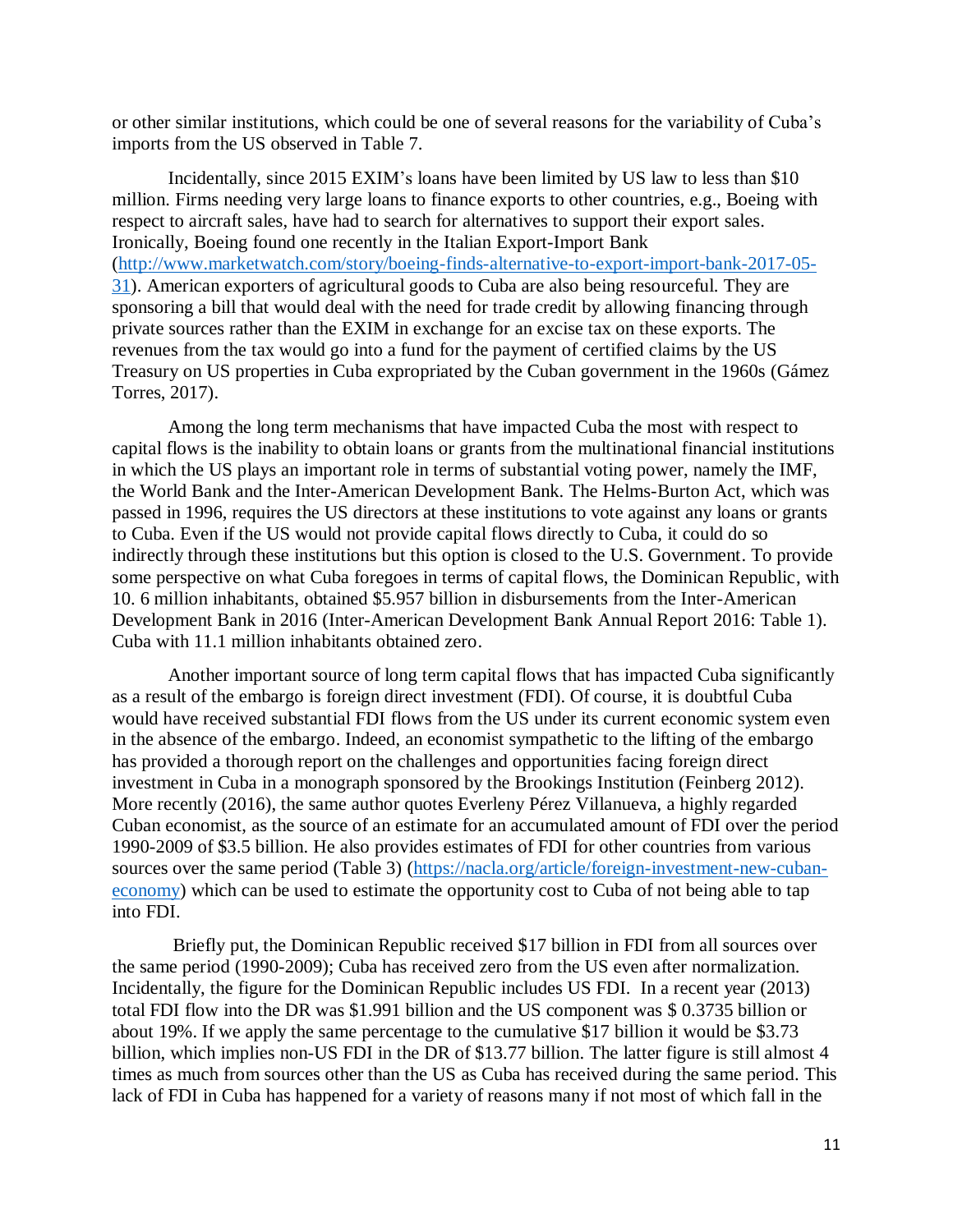categories described by Feinberg in his 2012 piece and are largely unrelated to the embargo. Furthermore, the situation in terms of FDI flows has not changed that much in the more recent period despite the guidelines ("lineamientos") or reforms and a new foreign investment law. For instance, Luis (2016) has estimated FDI figures for Cuba for the 2009-2015 period. FDI was \$0.438. billion in 2013, the largest annual amount during the period. It had decreased to \$0.129 billion by 2015.

In this context a brief discussion of a failed FDI attempt by a pair of US based entrepreneurs after normalization is useful. They wanted to invest in a factory that would initially assemble and within three years build small agricultural tractors (named Oggún) in the Mariel economic development zone (ZEDM). The legal rationale that would allow this FDI investment under the embargo was that the small tractors were to be sold to the private sector or to agricultural cooperatives. In the end the deal fell through because it was rejected by Cuban authorities as a project for the ZEDM. Projects like this can be easily revived and undertaken under the embargo with or without any changes in US normalization policy. All they require is the willingness of both Cuban and US authorities to let them be revived.

Last but not least, remittances are a substantial component of capital flows between countries. Indeed, they have become a main source of capital flows from high income to low income countries in the 21<sup>st</sup> century and the US-Cuba flows are no exception. The principal source of official data on remittances worldwide is the World Bank (*Migration and Remittances Factbook* 2016). Unfortunately, the country table for Cuba (p.109) has no entry data on remittances. Nevertheless, a variety of sources have tried to construct estimates over various periods.

One of the most often cited source of estimates is The Havana Consulting Group. In a recent analysis (April 2017) by its President, Emilio Morales, estimates for 2011-2016 are provided. Table 9 below reproduces them. An idea of the importance of these numbers for the Cuban economy can be gathered from the fact that revenues from total exports between 2011 and 2015 ranged from 5.87 billion CUC to 3.35 billion CUC, according to ONEI, or that they exceed the tourist revenues for each of the corresponding years presented in Table 8 and in 2015 by well over half a billion CUC's. [\(http://www.cubatrademagazine.com/analysis-cuba-remittances](http://www.cubatrademagazine.com/analysis-cuba-remittances-shifting-pattern-cuban-emigration/)[shifting-pattern-cuban-emigration/\)](http://www.cubatrademagazine.com/analysis-cuba-remittances-shifting-pattern-cuban-emigration/)

| Year | Remittances |
|------|-------------|
| 2011 | 2.295       |
| 2012 | 2.605       |
| 2013 | 2.834       |
| 2014 | 3.129       |
| 2015 | 3.354       |
| 2016 | 3.445       |

Table 9. Remittances to Cuba, 2011-2016 (billion US dollars)

Source: The Havana Consulting Group.

Incidentally, the data above only includes cash remittances. Estimates by the Havana Consulting Group, cited in the previously mentioned analysis, adding the value of remittances in kind led to a total value of \$6.85 billion in 2015. The increase in remittances is also associated with the increase in Cuban migrants to the US. Indeed, the Havana Consulting Group estimates a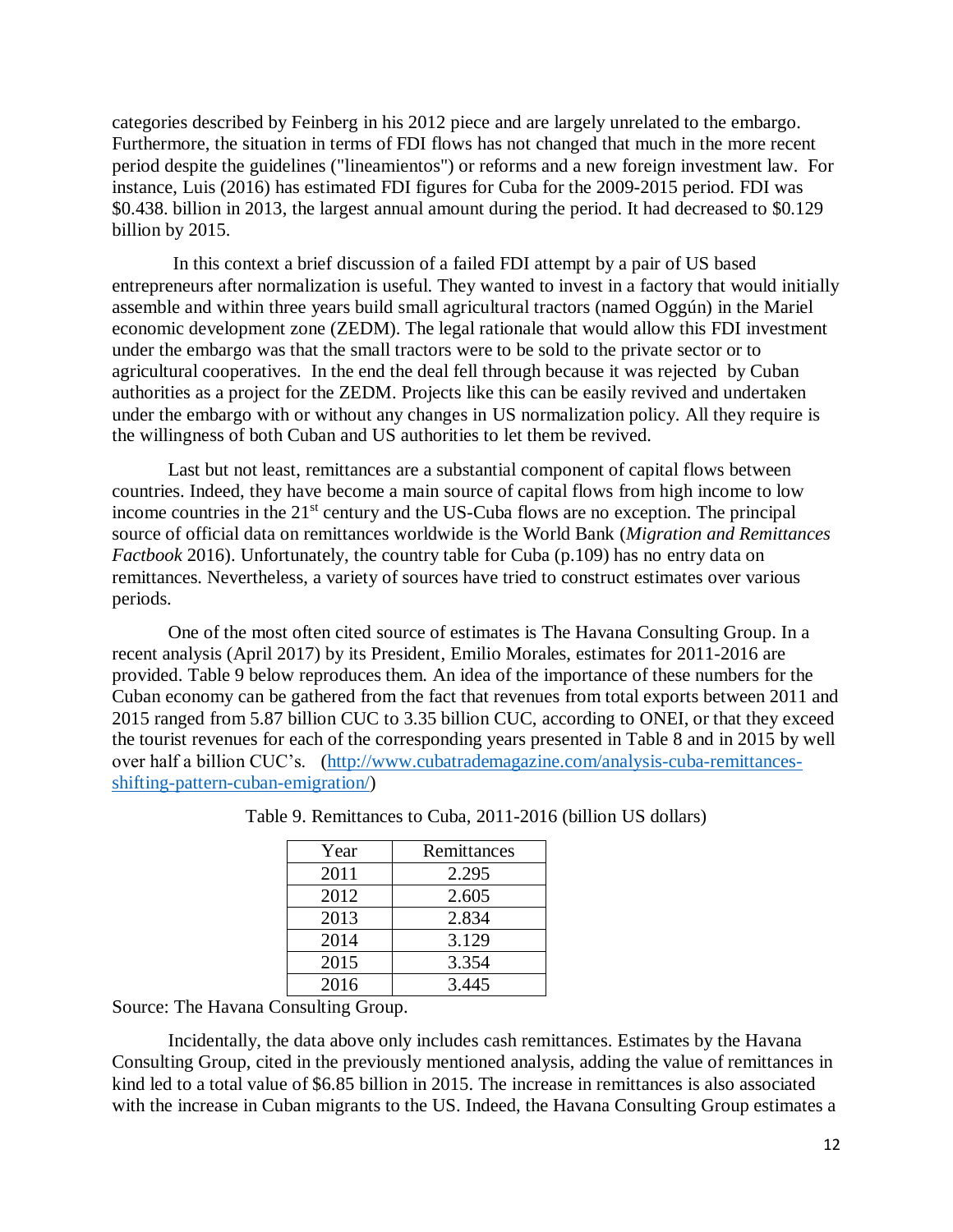loss of about \$1 billion in remittances during 2017 as a result of the reduced number of migrants from the Obama Administration's elimination of the wet foot, dry foot policy in January 2017. These estimates were generated under the assumptions that the Trump Administration does not reverse this policy and it also continues to fulfill the Migration Accord by allowing between 20,000 and 25,000 permanent migrants a year into the US. Both assumptions are consistent with the formal announcement of Trump's normalization policy on June 16, 2017.

### **NON-ECONOMIC DIMENSIONS AND THEIR INTERACTIONS WITH THE ECONOMIC ONES ABOVE**

Politicians have private interests which they often wrap up around lofty purposes. With respect to Cuba, President Obama's normalization policy was driven or inspired by his desire for a lasting legacy resulting from his two terms as President, his vision of the embargo as a failure expressed during his 2008 campaign, and the curious claim that normalization as a prelude to lifting of the embargo would lead to regime change from authoritarian to democratic even with the same people in charge. This claim seemed to appeal to Obama's liberal base despite the obvious evidence that it does not happen provided by the experiences of China and Vietnam over the last 40 to 50 years.

What can we expect about normalization policy under Trump? The formal announcement appealed to Trump's base as well as to broader themes selected by President Trump which may or may not be connected to what is actually happening. Since the conservative base is different from the liberal one and even within this base, including the Cuban-American community, the reasons for interest on the issue differ dramatically among various segments, normalization policy accommodates a broad variety of perhaps conflicting interests. In practice the policy is also likely to incorporate Trump's perceptions of himself as a master deal maker, such as his expressed views during the campaign that the US got nothing or very little in return from the concessions already made to Cuba, and the somewhat curious claim that he would seek concessions that would protect human rights. The latter is curious in terms of explaining why it makes sense to do so in Cuba but not in Saudi Arabia.

With the previous discussion as a background, Cuba's normalization policy in a Trump administration would be expected to follow along three major fault lines. First, a formal reversal of the Obama policy was unlikely and it did not take place with respect to: (1) official relations and activities such as the opening of the US Embassy in Havana and visits by US government officials for a wide variety of purposes, although the purposes will not be the same as in the previous administration; (2) changes in the Helms-Burton Act that would require action in the form of new legislation by Congress. The costs of reversals in these two areas are high politically and in the time and resources that would need to be spent on the effort ; the benefits of doing so are low, perhaps even marginally negative economically and strategically relative to the status quo.

Second, many of the features of Obama's normalization policy can be reversed formally at low cost, if desired, in a manner similar to how they were implemented, namely through executive orders and implementation directives (administrative regulations). Hence, Cuba's formal normalization policy in a Trump Administration would follow a piece meal approach in which the formal modification of any policy supported by an executive order or implementation directive would be evaluated from the perspective of its impact on the interests and goals of the Trump Administration, and its supporters or private interest groups trying to make money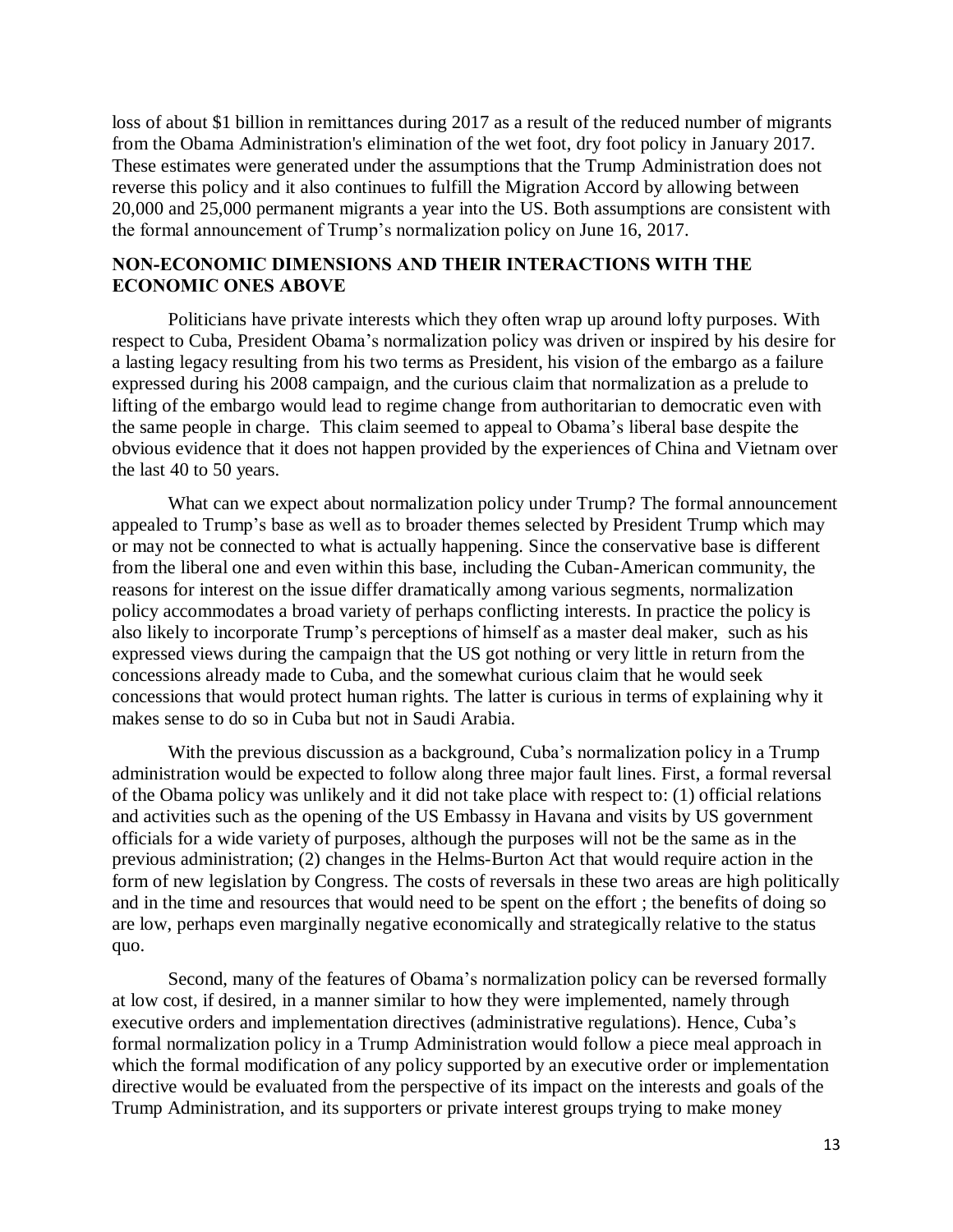regardless of their love or hate for the Trump Administration. Those areas selected for change were announced with fanfare as validating the pursuits of laudable goals from some vantage point, e.g., decreasing resources flowing to the military and the party elites and protecting human rights. Those areas selected to remain the same were either ignored or discussed with less fanfare, e.g., wet foot,dry foot policy.

Third, many aspects of implementation of formal policy arising from explicit directives, executive orders or legislation depend on the actions of agents in the bureaucracy who might interpret the formal policies in ways consistent with the intentions of policy makers or deviating from them, wittingly or unwittingly, in one direction or another due to a wide variety of reasons or circumstances. This is true of all policies in general. It is well known as a principal agent problem and it can be described as a ubiquitous plumbing problem of policy advice which is usually ignored even in Duflo's appeal to economists to become plumbers. In sum, we will be discussing primarily issues associated with the second fault line identified above and their interactions with the three economic dimensions of the policy identified in earlier sections.

The first aspect of Cuba's normalization policy in a Trump Administration worth mentioning in our context is one that did not change: namely, the repeal of the wet foot,dry foot policy associated with the implementation of the Migration Accord in 1995, which was announced on January 12, 2017 effective immediately by the Obama Administration, [https://obamawhitehouse.archives.gov/the-press-office/2017/01/12/record-press-call-cuba](https://obamawhitehouse.archives.gov/the-press-office/2017/01/12/record-press-call-cuba-policy-announcement)[policy-announcement.](https://obamawhitehouse.archives.gov/the-press-office/2017/01/12/record-press-call-cuba-policy-announcement) One of the reasons given by the Obama Administration in the announcement was the substantial increase in the number of visa-less aliens from Cuba admitted into the US after the normalization announcement (which is documented in Table 2 and already discussed in the section on person flows). The Obama announcement left in place other aspects of the Migration Accord, including the yearly minimum number of at least 20,000 permanent immigrants to be admitted into the US from Cuba.

What the announcement did not mention, however, was the potential consequences for remittances over the next three or four years discussed in the previous section on capital flows. Keeping the policy unchanged is consistent with the anti-immigrant stand adopted by the Trump Administration, which was obviously known to the Obama Administration and may have been perceived as a mechanism to preserve Obama's normalization policy as legacy. On the other hand, the potential consequences of decreases in remittances to Cuba are less likely to have been taken into the calculation at the time the policy was announced. Yet, they provide another reason to maintain the Obama policy change from the perspective of the Trump Administration. For, the expected decline in the current level of remittances (the number of migrants sending remittances decreases rapidly with distance from year of arrival) would provide bargaining leverage in negotiations with the Cuban government in a variety of settings, including with respect to accepting deportees trying to enter illegally. Indeed, negotiations on accepting deportees are also part of the Migration Accord that were left in place and new negotiations as a result of the end of the policy were explicitly mentioned in the Obama announcement.

Finally, the wet foot,dry foot policy supported by the Obama Administration until January 12, 2017 allowed substantial and widespread fraud and abuse of the refugee provisions denounced by a broad segment of those who became aware, including Cuban–American legislators such as Marco Rubio, as reported in December 2015 by the Florida Sun Sentinel. Hence, it was low cost politically and probably a benefit for the Trump Administration to let the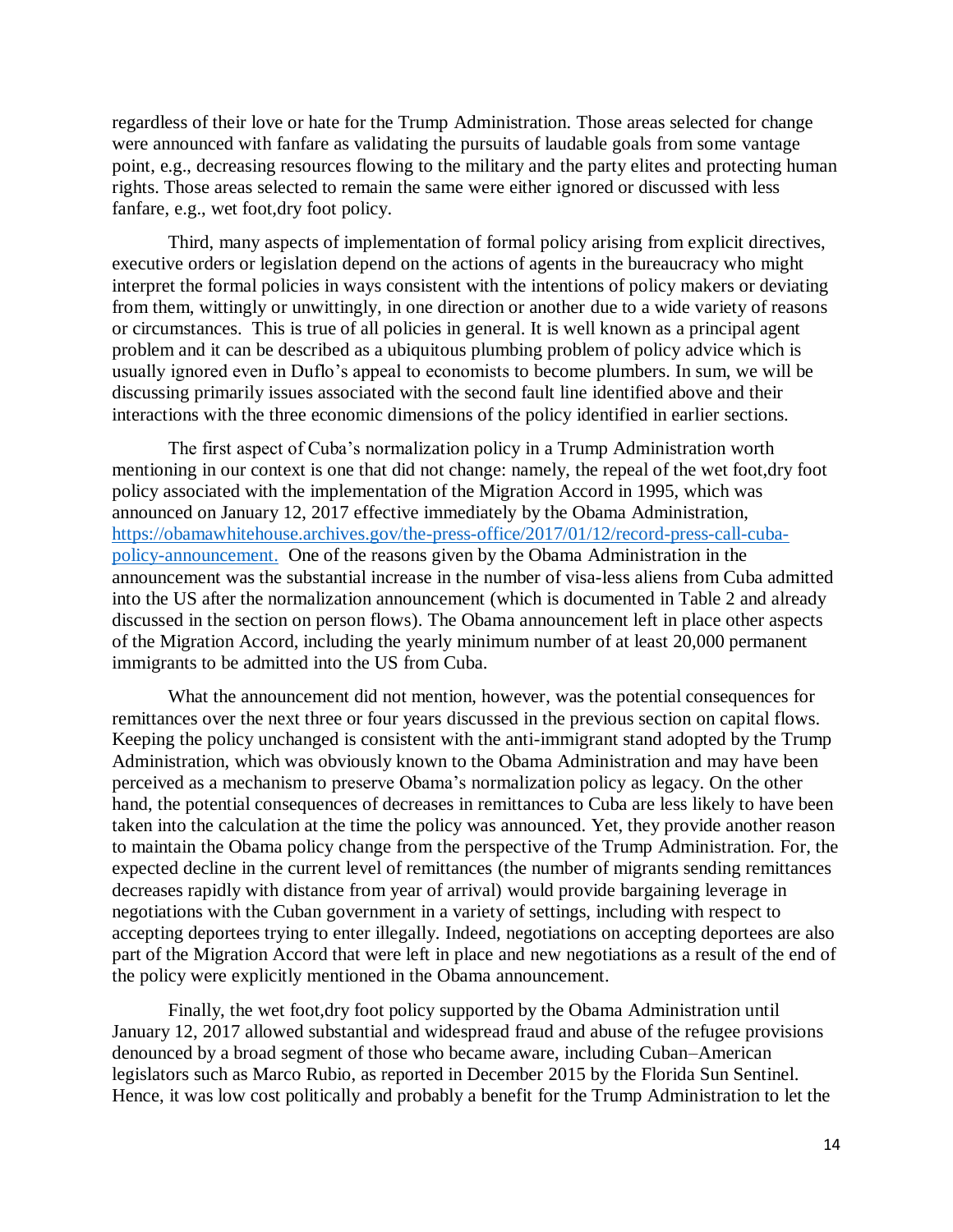Obama policy stand; it also coincided with the Trump view on illegal migration. One Obama Administration claim for the abolition of the policy was that now Cubans were being treated like every other immigrant group. This claim was, of course, not mentioned by the Trump Administration in its official June 16, 2017 announcement of its normalization policy. Incidentally, the Obama claim is accurate for illegal immigrants coming in as visa-less aliens but not for those granted refugee status. The latter are far fewer as can be seen in Table 3. A number of other less contentious policies were left in place by the official Trump announcement. For instance, those related to cruises, to Cuban American travel and remittances, and to limits on the value of tobacco and rum that could be brought into the US from Cuba trips.

Mention must be made that the interaction between migration and remittances of this choice of letting a policy stand illustrates general equilibrium effects of policies and the potential strategic interactions that arise as a result in international settings. Both of these features can be viewed as part of the engineering details economists need to consider in policy advice emphasized by Roth (2002) and mentioned by Duflo (2017) in the context of microeconomic policies. They might apply even more forcefully in the context of macroeconomic policies. Considering these engineering aspects makes sense regardless of whether or not it was actually done with respect to the wet foot, dry foot policy implicitly adopted under Trump's normalization policy. Indeed, this example may yet lead to additional effects subsequently depending on the evolution of Cuba's circumstances.

A similar issue arises with respect to restrictions on the use of trade credit to finance exports from the US to Cuba. As mentioned in the previous section, agricultural interests have been working on a bill that would allow financing by private sources in exchange for paying an excise tax on agricultural sales to fund payments of certified claims of expropriated property. This clever idea bypasses a constraint imposed by statements from the Trump Administration indicating that the US would not compensate Cuba for embargo costs. The Cuban government has tried to make compensation for costs of the embargo a required item in negotiations with the Obama Administration about compensation for expropriated properties. This approach would allow the Trump normalization policy to be tough on Cuba and at the same time permit an increase in US agricultural exports to Cuba. It provides an attractive policy change for the Trump administration if enacted by Congress.

While it would not have to revert the Obama policy change of allowing private financing, which is attractive to Republicans, it would entail a change consistent with Republican (and Democratic) agricultural interests that would potentially moot discussing claims about embargo costs. Of course, the Cuban government would have to want the exports from the US, which may depend on the availability of funds to pay and of alternative procurement sources that may be more desirable. Thus, general equilibrium effects between goods flows and capital flows as well as strategic interactions will affect the decision, which in this case is likely to be a policy change if enacted by Congress.

Among the main policy changes actually adopted by the Trump administration is limiting doing business with the Cuban military. It is an attractive policy goal for a variety of laudable reasons, especially signaling concerns about human rights. By the very nature of the Cuban economy, however, it is nearly impossible to do a substantial amount of tourism in Cuba in hotels and resorts without doing business with the military. GAESA, a conglomerate controlled by the military, is heavily involved in domestic air travel and tourism enterprises including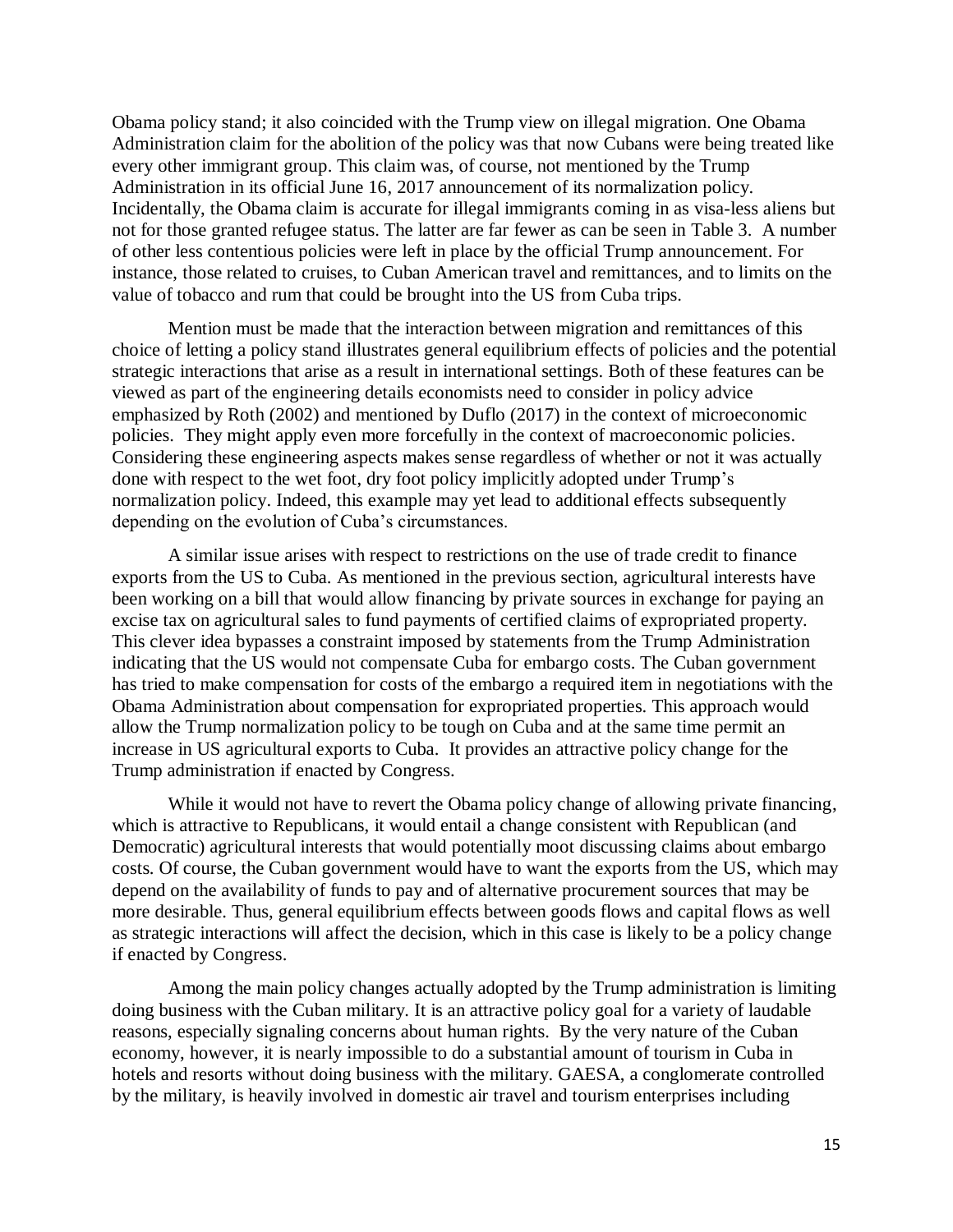hotels, restaurants and stores. Limiting the gains by the military in the absence of human rights reforms was stressed in the formal announcement as a guiding principle. It remains to be seen how it is implemented in practice, which will become clearer over the next few months. For instance, the Cuban military recently took over Habaguanex, which controls hotels, restaurants and stores in Old Havana. The latter is one of the main tourist attractions in Cuba. One suspects exceptions for some of them will be made at the implementation level.

Another major policy change is that individual travel for American tourists who are not Cuban-Americans will be more limited than under Obama's normalization policy. More specifically, the granting of licenses allowing individuals to visit under the 12 categories in which people could visit Cuba in groups prior to January 2015 (Sullivan 2017, p. 26), which was relaxed by Obama, will be modified. Under Trump's normalization policy there will be some licensing needed as part of one of the 12 categories and additional documentation of the visit. But under those restrictions, which were binding between 2008 and 2014, US tourists to Cuba increased from 41,904 to 91,254 (see Table 6), or at an annual growth rate of 13.85%. Of course the increase from 2014 to 2015, after the general licenses allowing individual visits were introduced, went from 91,254 to 161,233 or at an annual growth rate of 76.69%. Since most individual travel operators have been in the business now for a couple of years, it will not take much effort for them to find ways to navigate the new restrictions by organizing groups that qualify under one of the 12 group level licenses. Nor are there new restrictions announced on travel by Cuban-Americans, which were the far more numerous visitors during the period before and after 2015. Hence, tourist visits will not increase by as much as in the last two years but they are unlikely to decline either by as much as some may hope.

In sum while there will be an economic impact from Trump's recently-announced normalization policy, it is unlikely to be as large as the more vociferous proponents or opponents of the policy will argue unless the implementation rules become really draconian. The latter could also affect a myriad of idiosyncratic aspects of US-Cuba interactions. One interesting case will be the impact on recent exports from Cuba to the US of artisan charcoal (Delgado 2017; Vinik 2017). Under some interpretation of the rules laid out by Trump's normalization guiding principles, such exports to the US could continue while others believe that the charcoal shipments would not be allowed in the future by the US. The same uncertainty applies to the Oggún tractor example mentioned earlier when discussing FDI, which was actually blocked by Cuba not the US.

# **REFERENCES**

Betancourt, R. R. (2013). "Should the US Lift the Cuban Embargo? Yes; It Already Has; and It Depends!" *Cuba in Transition--Volume 23*, Papers and Proceedings of ASCE, Washington DC: Association for the Study of the Cuban Economy.

Betancourt, R. R. (2016). "USA-Cuba Migration Policy: A Political Economy View," *Cuba in Transition--Volume 26*, Papers and Proceedings of ASCE, Washington DC: Association for the Study of the Cuban Economy.

Colby-Oizumi, H. (2016). "Overview of Cuban Imports of Goods and Services and Effects of U.S. Restrictions," *Cuba in Transition--Volume 26*, Papers and Proceedings of ASCE, Washington DC: Association for the Study of the Cuban Economy.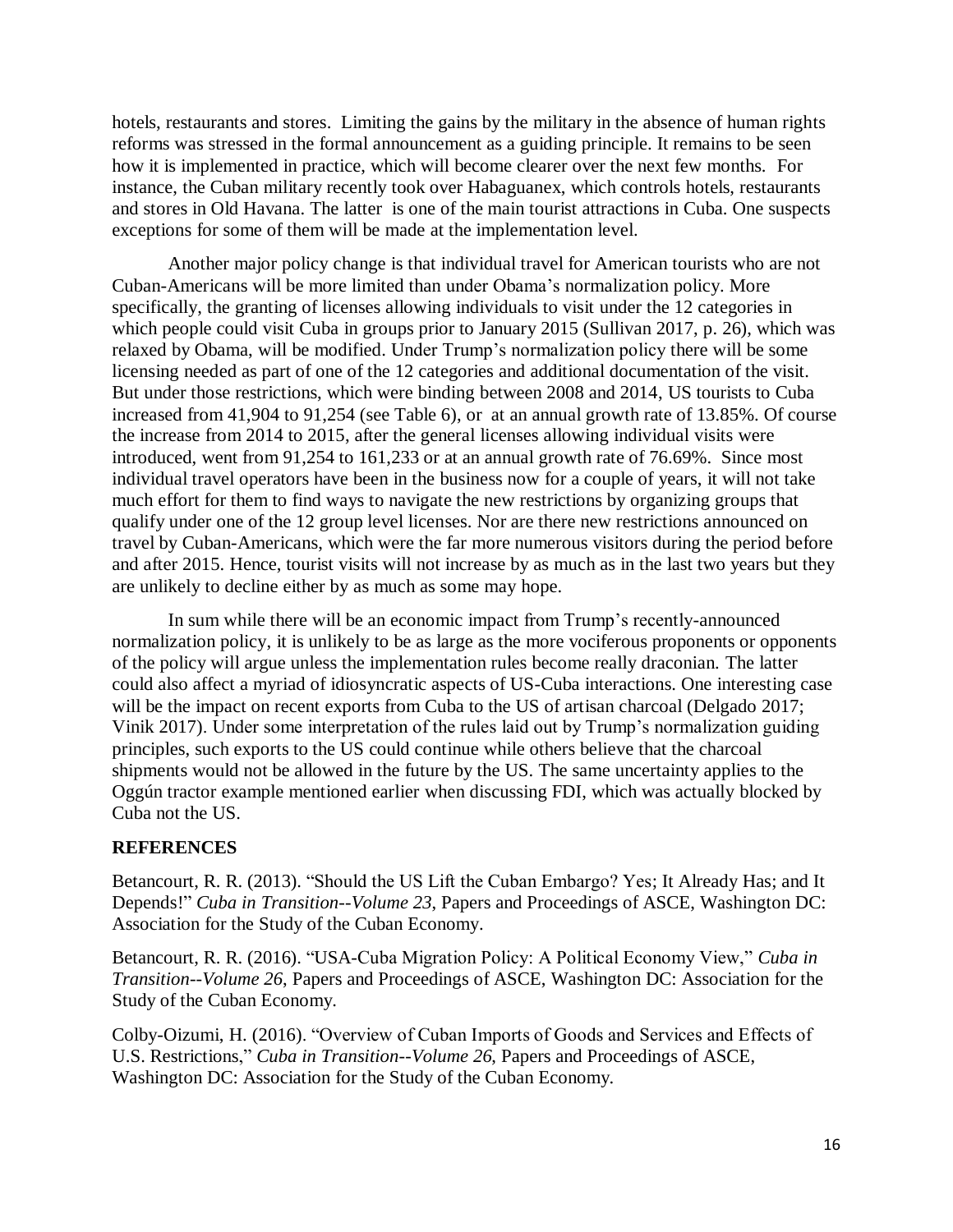Delgado, Y. 2017 "Cuban Coal Shipment Marks First Export to U.S. in 60 Years," *PanAm Post*, January 6.

Duflo, E. (2017). "The Economist as Plumber." Richard T. Ely Lecture. *American Economic Review*, Vol. 107, May.

Feinberg, R. (2012). *The New Cuban Economy: What Roles for Foreign Investment?* Washington, D. C.: The Brookings Institution (December).

Hernández Catá, E. (2016). "Cuba: Is it a Demographic Revolution or a Blip," *ASCE Blog*, February 9.

Hirschfeld Davis, J. (2016). "U.S. Eases Restrictions on Financing Exports to Cuba," *The New York Times*, January 26.

Inter- American Development Bank. (2016). *Annual Report 2016: The Year in Review*. April 2017.

Krogstad, J.M. (2017). "Surge in Cuban Immigration to U.S. Continued through 2016," *Fact Tank*, Pew Research Center, January 13.

Luis R. Luis. (2016). "Understanding Cuba's Capital Flows," *ASCE Blog***,** July 6.

Luis, R. Luis. (2017). "Recent Trends in Cuban Migration," *ASCE Blog*, February 10.

Luna, K. (2016). "Growing Number of Cuban Migrants in the US," *Center for Immigration Studies Report***.** May.

Gámez Torres, N. (2017). "Agricultural Exports to Cuba Would Help Compensate Those Whose Properties Were Seized," *The Miami Herald*, May 27.

Perelló, J.L. (2016). "Desarrollo del Turismo en Cuba: Tendencias, Políticas e Impactos Futuros," *Cuba in Transition--Volume 26*, Papers and Proceedings of ASCE, Washington DC: Association for the Study of the Cuban Economy.

Oficina Nacional de Estadística e Información. (2015). *Anuario Estadístico de Cuba*. Tables 3.21, 15.3 & 15.12. See also volume for 2014,

Roth, A. (2002). "The Economist as Engineer: Game Theory, Experimentation, and Computation as Tools for Design Economics," *Econometrica*, Vol.70, July.

Sullivan, M. (2017). "Cuba: U.S. Policy in the 115<sup>th</sup> Congress," Congressional Research Service, Report 7-5700, July 26.

U.S. Census Bureau. (2017). "Trade in Goods with Cuba," *Foreign Trade Statistics*.

U.S. Department of Homeland Security. (2015). *Yearbook of Immigration Statistics***.** Tables 3,14 and 26; also other years.

Vidal Alejandro, P. and E. Hernandez Catá. (2016). "The Performance of Cuba's Gross Domestic Product, 2015-2016: The Role of External Factors, Business Confidence and Domestic Policies," *Cuba in Transition--Volume 26*, Papers and Proceedings of ASCE, Washington DC: Association for the Study of the Cuban Economy.